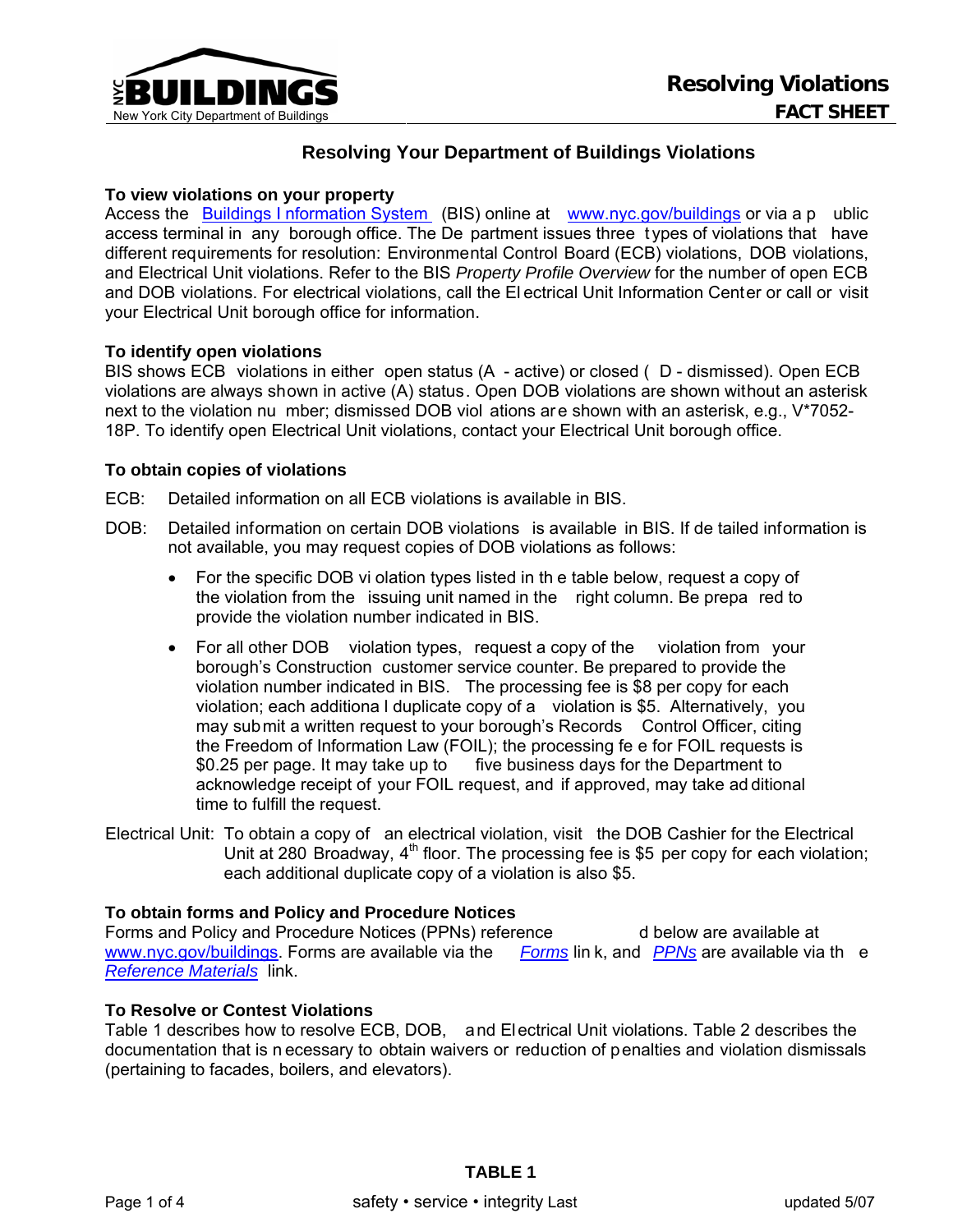

#### Violation type **The Contact** How to resolve **Who to contact** Who to contact **Environmental Control Board (ECB)** All ECB violations Correct the condition cited in the violation. Obtain a *Certificate of Correction* ([form AEU-2\)](http://www1.nyc.gov/assets/buildings/pdf/aeu2.pdf) and the accompanying instructions. Submit the form with proof of correction and a copy of the violation to the Administrative Enforcement Unit. **Important:** Even if you have paid the ECB penalty, the violation remains open in BIS until NYC Buildings has approved your Certificate of Correction. For more information on certifying correction see "ECB Violations Reference Guide Part I & Part II [ECB Violations](http://www1.nyc.gov/site/buildings/safety/environmental-control-board-ecb.page) **Note:** Inquiries about ECB violations not related to certifying correction should be directed to your ECB borough office. ECB contact information is available online at [www.nyc.gov/ecb.](http://www.nyc.gov/ecb) Administrative Enforcement Unit  $(AEU)$ ,  $5^{th}$  flr., 280 Broadway, NY, 10007 **(212) 566-2850 DOB Fire Safety Violation**

**RESOLVING A VIOLATION** 

| <b>PUB I RE SAIGLY VIOLALION</b>                                      |                                                                                                                                                                                                                                                                                                                                 |                                                                                                          |  |  |
|-----------------------------------------------------------------------|---------------------------------------------------------------------------------------------------------------------------------------------------------------------------------------------------------------------------------------------------------------------------------------------------------------------------------|----------------------------------------------------------------------------------------------------------|--|--|
| All occupancies (Local<br>Law 16/84)                                  | Obtain a Report of Compliance with Local Law 16/84 form<br>(form LL 16/84). Submit according to instructions.                                                                                                                                                                                                                   | Local Law Enforcement<br>Unit, 4 <sup>th</sup> flr., 280<br>Broadway, NY, 10007<br>(212) 566-5120        |  |  |
| Requirements pertain<br>to office buildings only<br>(Local Law 5/73)  | Ensure that a registered architect or professional engineer<br>submits the documents required for Department signoff.<br>Requirements vary according to the height and type (central<br>or non-central air conditioning) of building. Refer to Local<br>Law 5 of 1973 Informational Checklist (form PEO-4) for<br>requirements. |                                                                                                          |  |  |
| DOB Façade Violation (Local Law 11/98)                                |                                                                                                                                                                                                                                                                                                                                 |                                                                                                          |  |  |
| Failure to file a façade<br>technical report<br>("NRF") violation     | Ensure that a registered architect or professional engineer<br>submits the outstanding LL11/98 technical report (form TR-<br>6). Pay the late filing penalties owed: \$150 for every month<br>that report is not filed.                                                                                                         | <b>Local Law Enforcement</b><br>Unit, 4 <sup>th</sup> flr., 280<br>Broadway, NY, 10007<br>(212) 566-5120 |  |  |
| Failure to file an<br>amended façade<br>technical report<br>violation | Ensure that the unsafe façade condition resulting in a<br>technical report of "unsafe" has been corrected. Ensure that<br>a registered architect or professional engineer submits, and<br>the Department approves, an amended LL11/98 technical<br>report (form TR-6).                                                          |                                                                                                          |  |  |
| DOB Boiler Violation (Local Law 62/91)                                |                                                                                                                                                                                                                                                                                                                                 |                                                                                                          |  |  |
| Boiler annual<br>inspection violation                                 | Ensure that an Annual Boiler Inspection Report (form BO-9)<br>for the current year is on file with the Department. Submit a<br>copy of the violation with payment of the penalty due via<br>certified check or money order:                                                                                                     | <b>Central Inspections</b><br>Boiler Division, 4 <sup>th</sup> flr.,<br>280 Broadway, NY,<br>10007       |  |  |
|                                                                       | \$500 penalty if building is six stories or less;<br>$\bullet$                                                                                                                                                                                                                                                                  | (212) 566-5048/5034                                                                                      |  |  |
|                                                                       | \$1500 penalty if building is greater than six stories<br>$\bullet$                                                                                                                                                                                                                                                             |                                                                                                          |  |  |
|                                                                       | Should you decide to challenge the violation or request a<br>reduced penalty, Table 2 outlines the Department's<br>requirements. Refer to Administrative PPN 296 for specific<br>requirements and forms.                                                                                                                        |                                                                                                          |  |  |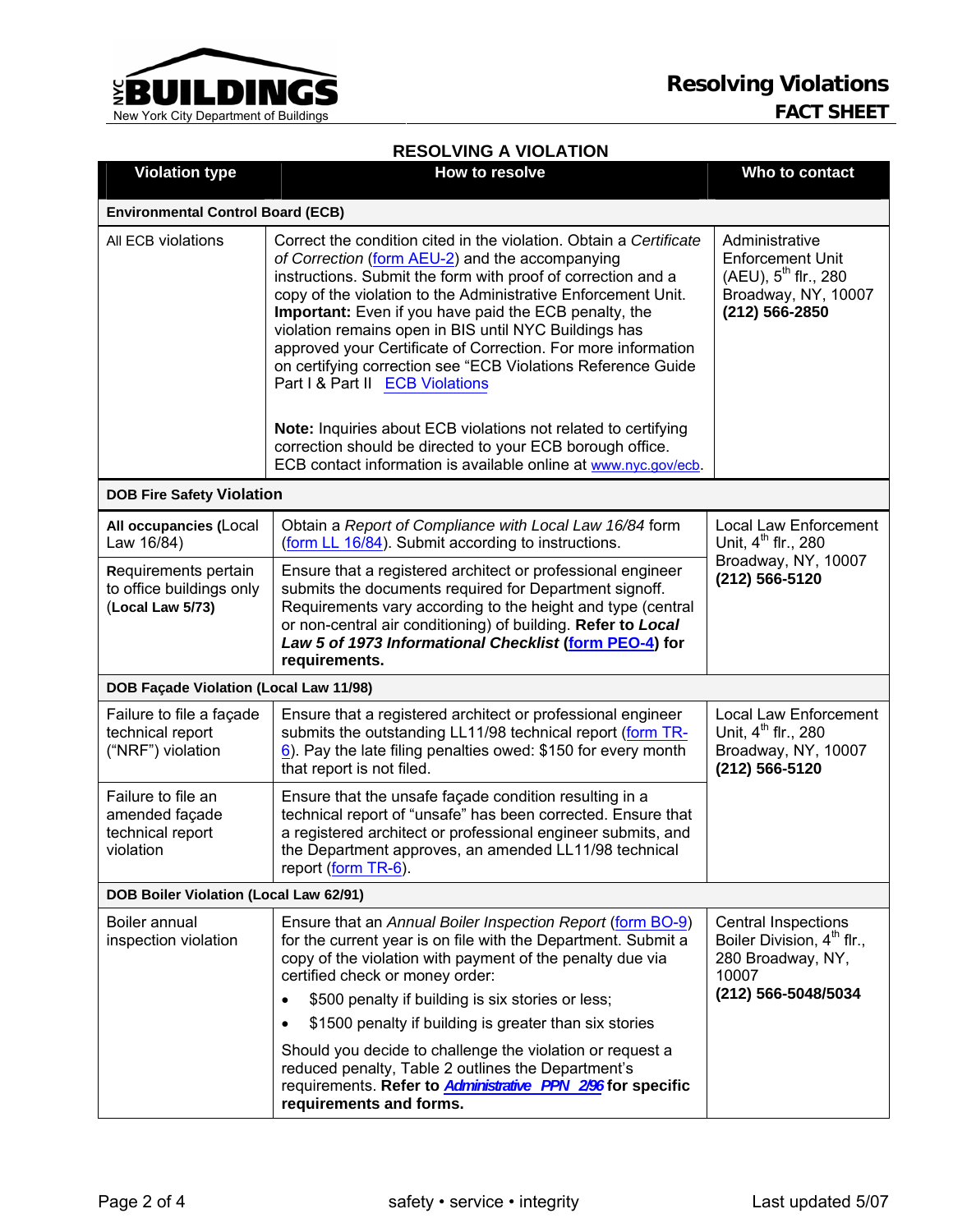

| <b>DOB Elevator Violation (Local Law 10/81)</b>                                                                                                                              |                                                                                                                                                                                                                                                                                                                                                                         |                                                                                                                                                                                                                     |  |
|------------------------------------------------------------------------------------------------------------------------------------------------------------------------------|-------------------------------------------------------------------------------------------------------------------------------------------------------------------------------------------------------------------------------------------------------------------------------------------------------------------------------------------------------------------------|---------------------------------------------------------------------------------------------------------------------------------------------------------------------------------------------------------------------|--|
| Mandated elevator<br>inspection violation                                                                                                                                    | Pay the penalty due for the filing period in question and file a<br>current Mandated Elevator Inspection Report (form ELV-3)<br>for the device, no later than September 30 of the current<br>year.                                                                                                                                                                      | Elevator Division, 4 <sup>th</sup><br>flr., 280 Broadway, NY,<br>10007<br>(212) 566-4989                                                                                                                            |  |
| Elevator ("PVT")<br>violation                                                                                                                                                | If the violation is hazardous or violation was issued for "no<br>access to the device or machine room," a certified elevator<br>inspection company must submit a letter, by mail or in-<br>person to the Elevator Division indicating corrections made<br>and requesting a re-inspection of the device.<br>If the violation is non-hazardous, the certified company may | Elevator Division, 4 <sup>th</sup> flr.,<br>280 Broadway, NY, 10007<br>(212) 566-4988                                                                                                                               |  |
|                                                                                                                                                                              | itself perform the reinspection and submit an Affirmation of<br>Correction (form ELV-29) along with a copy of the violation<br>to the Elevator Division. Refer to <b>Operations PPN 2/03</b> for<br>specific requirements.                                                                                                                                              |                                                                                                                                                                                                                     |  |
| DOB: All other types of DOB violations                                                                                                                                       |                                                                                                                                                                                                                                                                                                                                                                         |                                                                                                                                                                                                                     |  |
| <b>DOB</b> violations                                                                                                                                                        | Requirements vary according to the type of DOB violation.<br>Consult with your registered architect or professional<br>engineer. For assistance, contact the NYC Buildings<br>Construction office in your borough, which can help you<br>identify and resolve all other types of DOB violations.                                                                        | <b>Brooklyn</b><br>(718) 802-4430<br><b>Bronx</b><br>(718) 579-6905<br>Manhattan<br>(212) 566-5232<br>Queens<br>(718) 286-0610<br>Staten Island<br>(718) 816-2209                                                   |  |
| <b>Electrical Violations</b>                                                                                                                                                 |                                                                                                                                                                                                                                                                                                                                                                         |                                                                                                                                                                                                                     |  |
| Violation to owner – no<br>application on file                                                                                                                               | Engage a licensed electrical contractor to file an application.<br>Penalties for unfiled work range from two to ten times the<br>ordinary fee otherwise payable.                                                                                                                                                                                                        | <b>Electrical Unit Borough</b><br><b>Offices</b><br>Brooklyn<br>(718) 802-4342<br><b>Bronx</b><br>(718) 579-6888<br>Manhattan<br>(212) 566-5354/0346<br>Queens<br>(718) 286-0640<br>Staten Island<br>(718) 816-2154 |  |
| Violation to owner -<br>defective electrical<br>equipment                                                                                                                    | Engage a licensed electrical contractor to repair or replace<br>the defective equipment. Contractor is required to file an<br>application, make repairs, and obtain a Certificate of<br>Electrical Inspection.                                                                                                                                                          |                                                                                                                                                                                                                     |  |
| Violation to owner – non-<br>electrical work not in<br>compliance (storage in<br>electric room, improper<br>signs at electric room, no<br>access to electrical<br>equipment) | Filing of an application by a licensed electrical contractor is<br>not required. The owner should address the condition(s)<br>cited in the violation (remove stored items; install proper<br>signs; render equipment accessible) and call the Electrical<br>Unit borough office for an inspection                                                                       |                                                                                                                                                                                                                     |  |
| Violation to electrical<br>contractor - filed work<br>not in compliance                                                                                                      | Ensure that a licensed electrical contractor obtains a<br>Certificate of Electrical Inspection. Filing of an additional<br>application is not required if the contractor is the original<br>filer.                                                                                                                                                                      |                                                                                                                                                                                                                     |  |